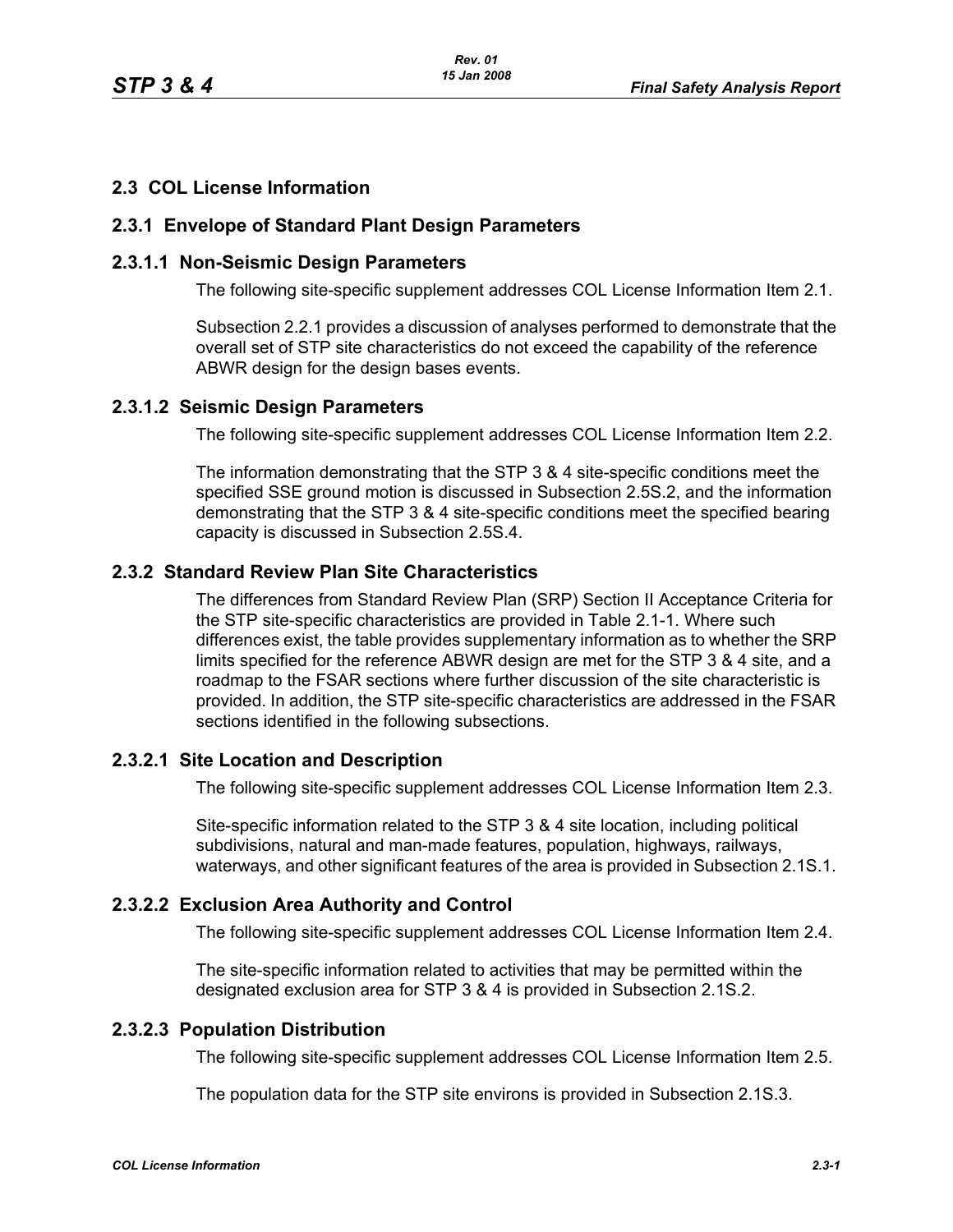## **2.3.2.4 Identification of Potential Hazards in Site Vicinity**

The following site-specific supplement addresses COL License Information Item 2.6.

Information with respect to industrial, military, and transportation facilities and routes to establish the presence and magnitude of potential external hazards at the STP site is provided in Subsections 2.2S.1 and 2.2S.2.

#### **2.3.2.5 Evaluation of Potential Accidents**

The following site-specific supplement addresses COL License Information Item 2.7.

The potential accident situations in the vicinity of the STP site and the bases for which these potential accidents are accommodated in the design are provided in Subsection 2.2S.3.

#### **2.3.2.6 External Impact Hazards**

The following site-specific supplemental information addresses COL License Information Item 2.8.

A review and evaluation of the effects on the protection criteria of external impact hazards at the STP site, such as general aviation or nearby explosions, is provided in Subsection 2.2S.3.

#### **2.3.2.7 Local Meteorology**

The following site-specific supplement addresses COL License Information Item 2.9.

A description of the local meteorology for the STP site is provided in Subsection 2.3S.2.

#### **2.3.2.8 Onsite Meteorological Measurements Program**

The following site-specific supplement addresses COL License Information Item 2.10.

A description of the onsite meteorological measurements program for STP 3 & 4 is provided in Subsection 2.3S.3.

## **2.3.2.9 Short-Term Dispersion Estimates for Accidental Atmospheric Releases**

The following site-specific supplement addresses COL License Information Item 2.11.

The STP 3 & 4 site-specific short-term dispersion estimates are provided in Subsection 2.3S.4. This information is used to ensure that the envelope values provided in Tables 15.6-3, 15.6-7, 15.6-13, 15.6-14 and 15.6-18 of relative concentrations are not exceeded for the STP site.

## **2.3.2.10 Long-Term Diffusion Estimates**

The following site-specific supplement addresses COL License Information Item 2.12.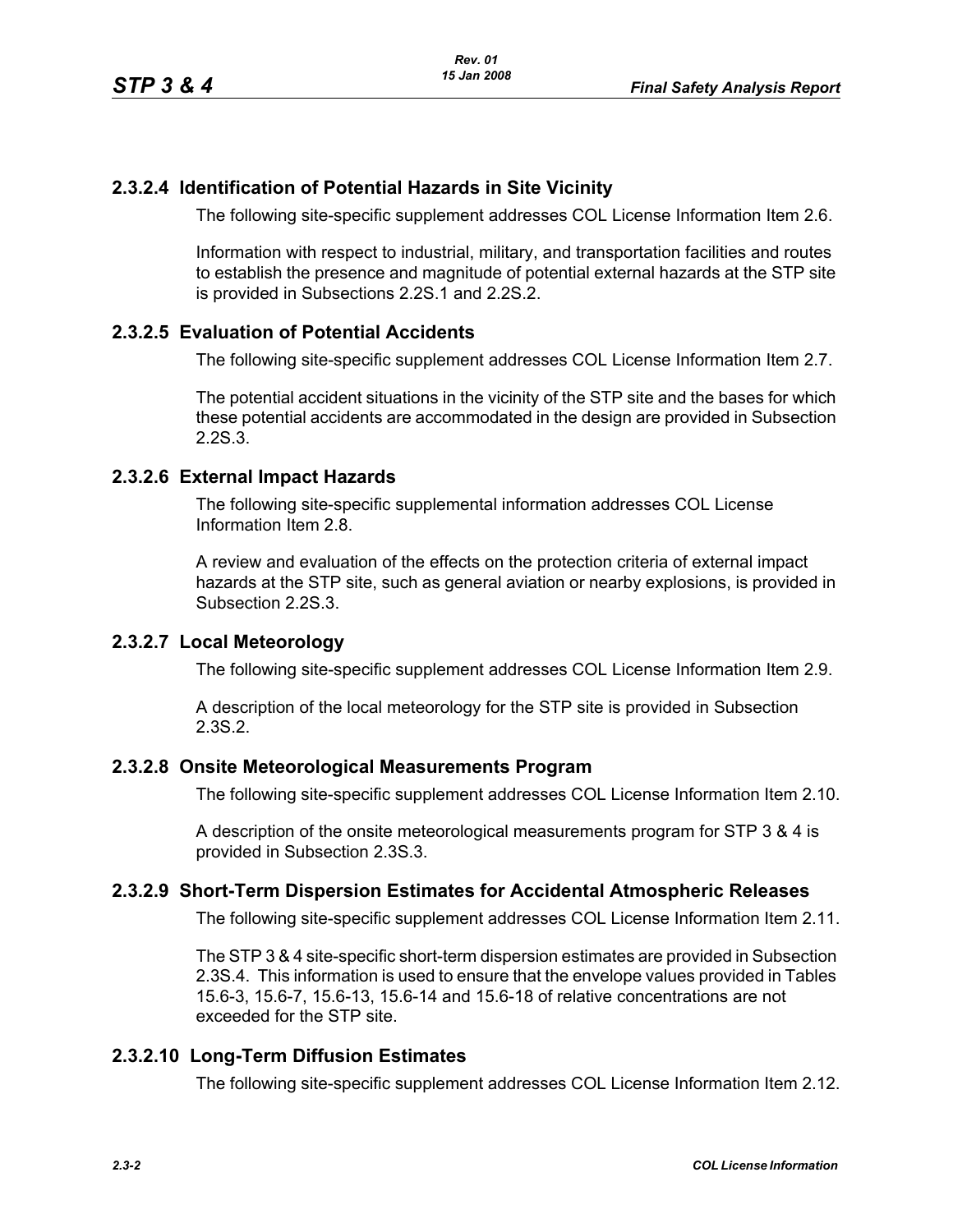The annual average atmospheric dispersion values for reactive releases are provided in Subsection 2.3S.5.

## **2.3.2.11 Hydrologic Description**

The following site-specific supplement addresses COL License Information Item 2.13.

A detailed description of all major hydrologic features on or in the vicinity of the STP site is provided in Subsection 2.4S.1. A specific description of the site and all safetyrelated elevations, structures, exterior accesses, equipment, and systems from the standpoint of hydrology considerations is also provided in Subsection 2.4S.1.

#### **2.3.2.12 Floods**

The following site-specific supplement addresses COL License Information Item 2.14.

Site-specific information related to historical flooding and potential flooding at the STP site, including flood history, flood design considerations, and effects of local intense precipitation, is provided in Subsection 2.4S.2.

#### **2.3.2.13 Probable Maximum Flood on Streams and Rivers**

The following site-specific supplement addresses COL License Information Item 2.15.

Site-specific information related to design-basis flooding at the STP site and the extent of flood protection required for the STP 3 & 4 safety-related structures, systems, and components (SSCs) is provided in Section 2.4S.3.

#### **2.3.2.14 Ice Effects**

The following site-specific supplement addresses COL License Information Item 2.16.

The evaluation demonstrating that safety-related facilities and the water supply for STP 3 & 4 are not affected by ice flooding or blockage is provided in Subsection 2.4S.7.

#### **2.3.2.15 Cooling Water Channels and Reservoirs**

The following site-specific supplement addresses COL License Information Item 2.17.

The basis for the hydraulic design of the main cooling reservoir (MCR) and channels used to transport and impound the cooling water supply for STP 3 & 4 is provided in Subsection 2.4S.8.

## **2.3.2.16 Channel Diversions**

The following site-specific supplement addresses COL License Information Item 2.18.

Site-specific information related to channel diversion for the STP site is provided in Subsection 2.4S.9.

#### **2.3.2.17 Flooding Protection Requirements**

The following site-specific supplement addresses COL License Information Item 2.19.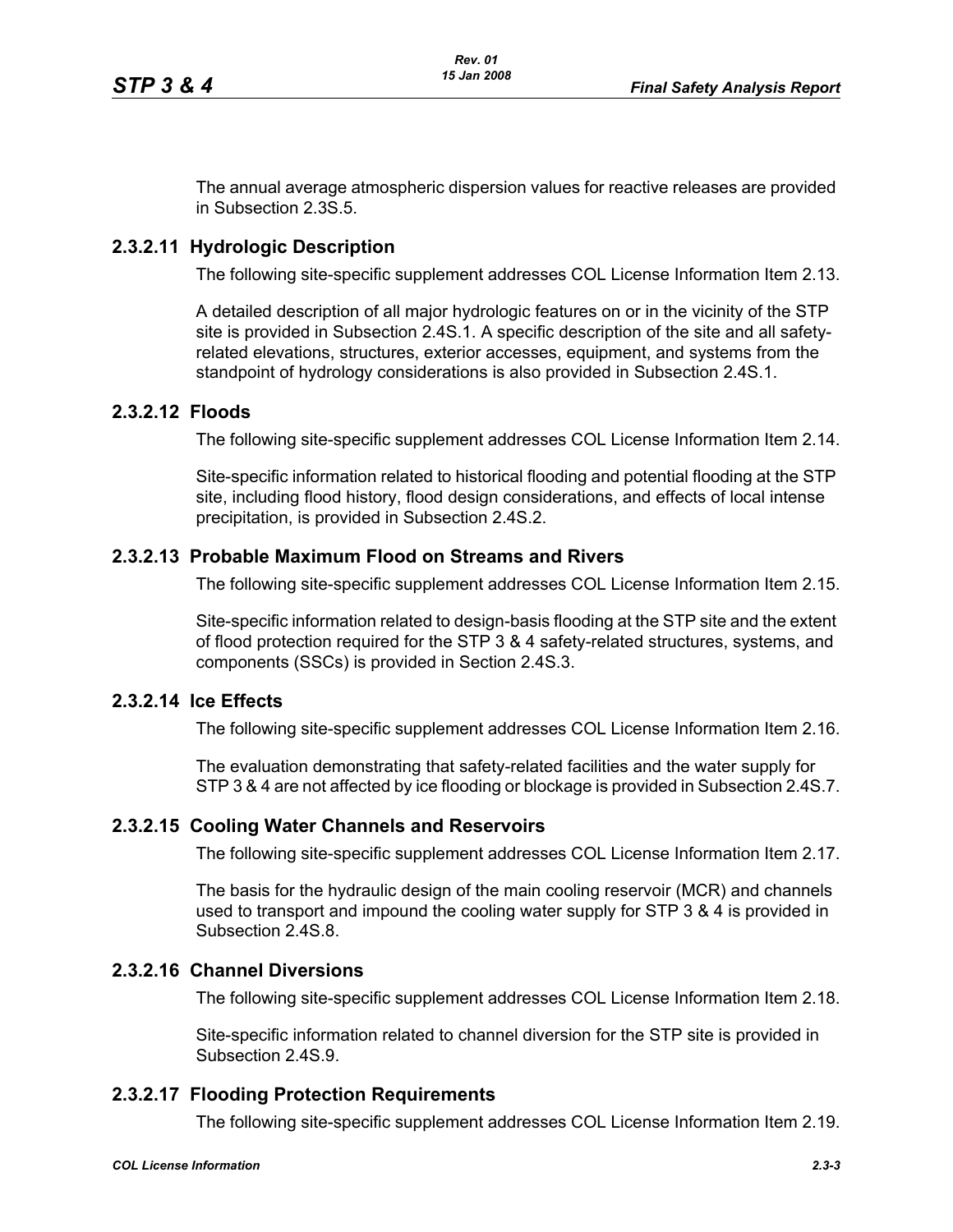Information related to the flooding protection requirements for the STP site is provided in Subsection 2.4S.10.

## **2.3.2.18 Cooling Water Supply**

The following site-specific supplement addresses COL License Information Item 2.20.

The natural events that may reduce or limit the available cooling water supply and the measures taken to ensure that an adequate water supply exists to operate and shut down STP 3 & 4 are identified in Subsection 2.4S.11.

## **2.3.2.19 Accidental Release of Liquid Effluents in Ground and Surface Waters**

The following site-specific supplement addresses COL License Information Item 2.21.

The ability of the surface water environment at the STP site to disperse, dilute, or concentrate accidental releases is discussed in Subsection 2.4S.13. The effects of these releases on existing and known future uses of surface water resources are discussed in Subsections 2.4S.12 and 2.4S.13.

## **2.3.2.20 Technical Specifications and Emergency Operation Requirement**

The following site-specific supplement addresses COL License Information Item 2.22.

Flood protection measures for the STP 3 & 4 safety-related facilities, and provisions used to ensure that an adequate water supply is available to shut down and cool the reactor, are described in Subsection 2.4S.14. The need for technical specifications and/or emergency procedures to ensure these measures is also discussed in Subsection 2.4S.14.

## **2.3.2.21 Basic Geological and Seismic Information**

The following site-specific supplement addresses COL License Information Item 2.23.

Site-specific information related to regional and site physiography, geomorphology, stratigraphy, lithology, and tectonics for the STP site is provided in Subsection 2.5S.1.

## **2.3.2.22 Vibratory Ground Motion**

The following site-specific supplement addresses COL License Information Item 2.24.

The STP 3 & 4 site-specific geological, seismological, and geotechnical data, including a comparison of the site-specific SSE (ground motion response spectra) to the design ground spectra (certified seismic design response spectra) in Subsection 2.3.1.2, are discussed in Subsection 2.5S.2.

## **2.3.2.23 Surface Faulting**

The following site-specific supplement addresses COL License Information Item 2.25.

The site-specific geological data used to evaluate surface faulting at STP 3 & 4 is provided in Subsection 2.5S.3.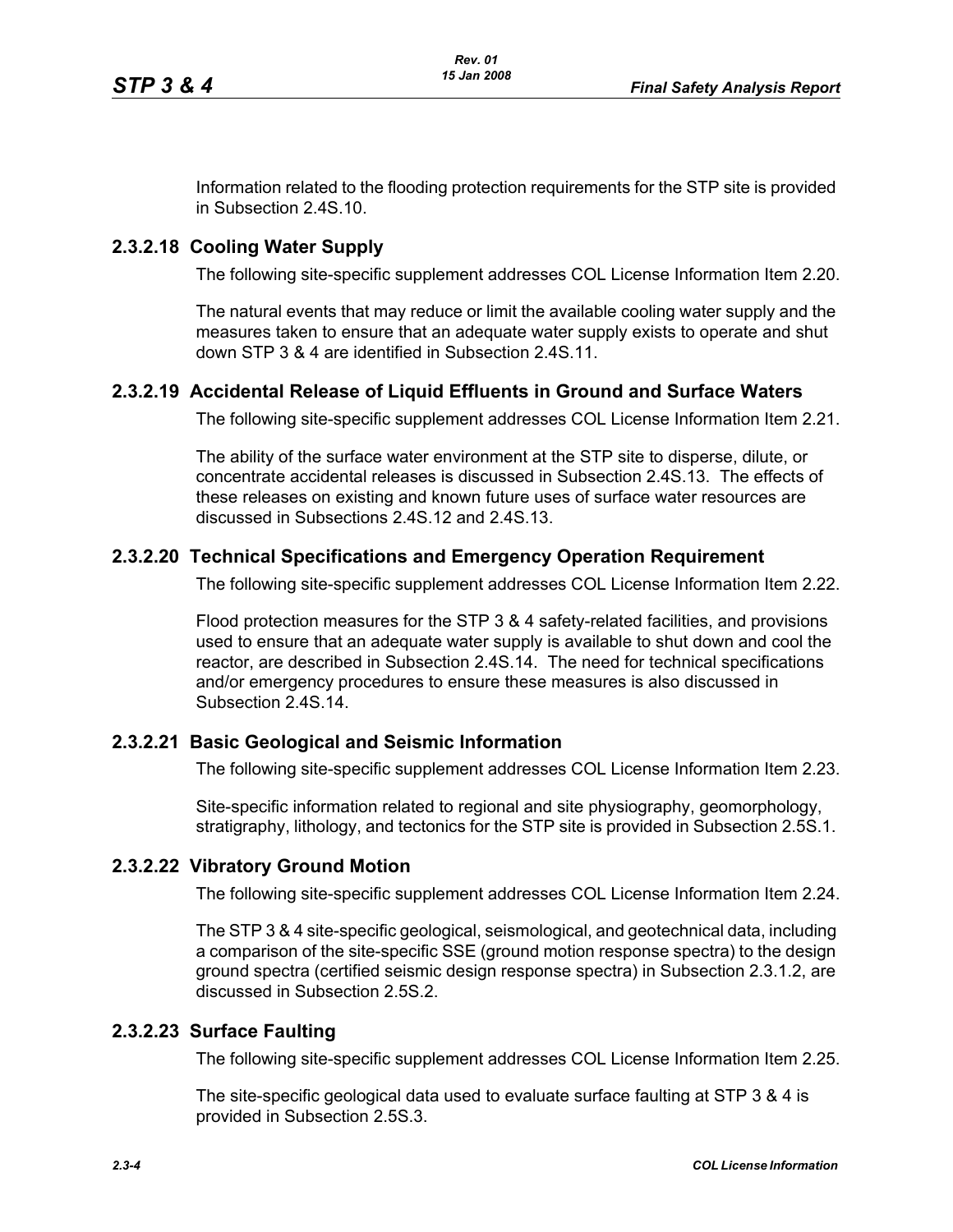#### **2.3.2.24 Stability of Subsurface Material and Foundation**

The following site-specific supplement addresses COL License Information Item 2.26.

Information concerning the properties and stability of site-specific soils and rocks under both static and dynamic conditions including the vibratory ground motions associated with the STP site-specific SSE is provided in Subsections 2.5S.2 and 2.5S.4.

#### **2.3.2.25 Site and Facilities**

The following site-specific supplement addresses COL License Information Item 2.27.

The detailed description of the STP site conditions and geologic features is provided in Subsection 2.5S.1. This description includes site topographical features and the location of various Seismic Category I structures and appurtenances (pipelines, channels, etc.) with respect to the source of normal and emergency cooling water.

#### **2.3.2.26 Field Investigations**

The following site-specific supplement addresses COL License Information Item 2.28.

A discussion of field investigations conducted at the STP site is provided in Subsection 2.5S.4, including the type, quantity, extent, and purpose of the field explorations. Subsection 2.5S.4 and associated appendices include logs of the borings and test pits and results of geophysical surveys, presented in tables and profiles. Records of field permeability tests and other special field tests are also provided.

## **2.3.2.27 Laboratory Investigations**

The following site-specific supplement addresses COL License Information Item 2.29.

The number and type of laboratory tests conducted to assess the STP site and the location of samples taken as part of the field investigations are provided in tabular form in Subsection 2.5S.4. The results of laboratory tests on disturbed and undisturbed soil samples obtained from field investigations are also provided in Subsection 2.5S.4.

## **2.3.2.28 Subsurface Conditions**

The following site-specific supplement addresses COL License Information Item 2.30.

Details on subsurface conditions at the STP site are provided in Subsections 2.4S.12, 2.5S.1, 2.5S.2, and 2.5S.4. The subsurface conditions were investigated and the details are provided on the engineering classifications and descriptions of the soils supporting the foundations for STP 3 & 4. The information discussed includes the history of soil deposition and erosion, past and present groundwater levels, other preloading influences, and any soil characteristics that may present a hazard to plant safety. Profiles through the Seismic Category I structures are provided that show generalized subsurface features beneath these structures.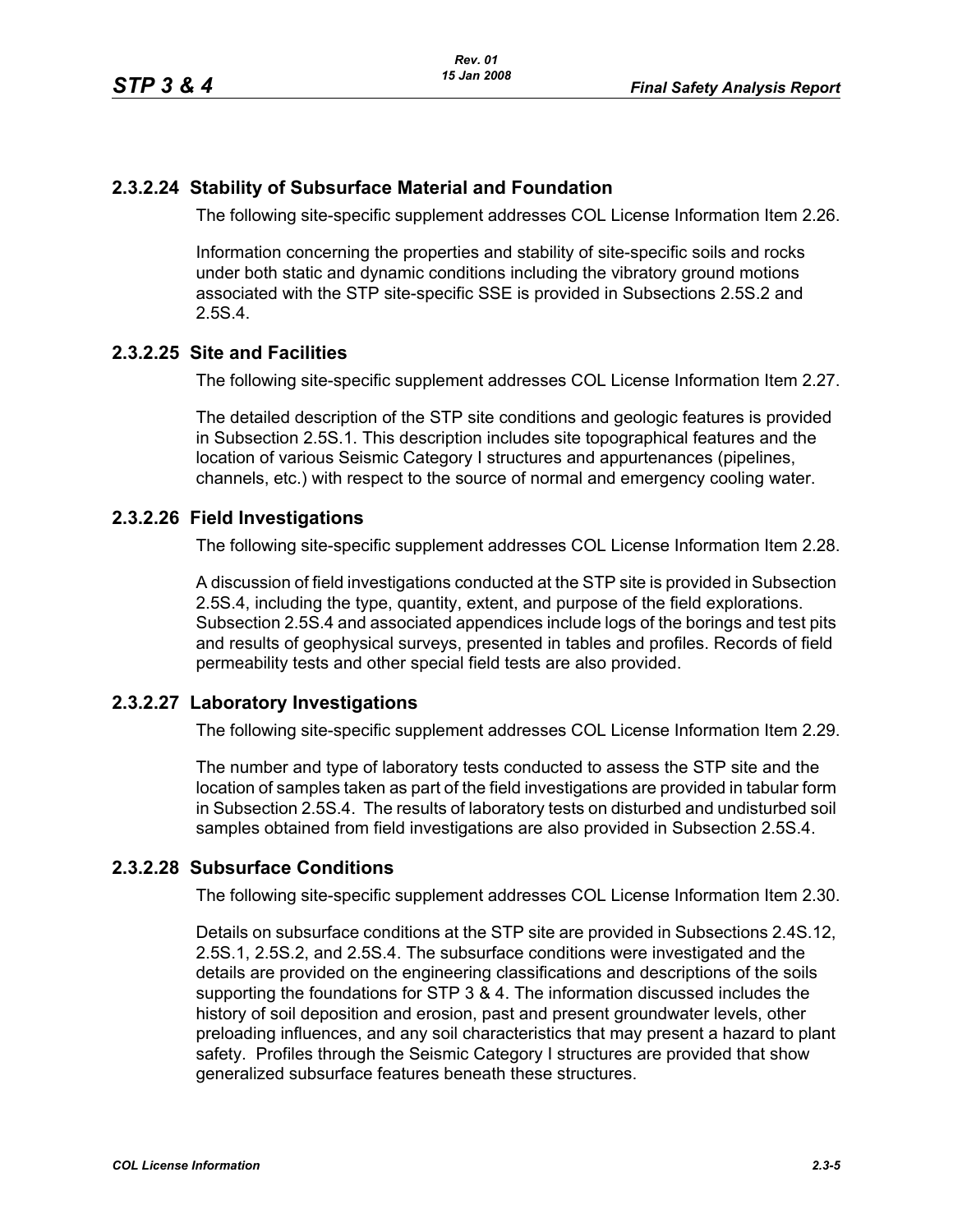## **2.3.2.29 Excavation and Backfilling for Foundation Construction**

The following site-specific supplement addresses COL License Information Item 2.31.

A description of the excavation and backfilling required for construction of the STP 3 & 4 foundations is provided in Subsection 2.5S.4. The site-specific soil properties below the base of the foundations are described. This description includes the configuration, along with detailed longitudinal sections and cross-sections of other safety-related STP 3 & 4 structures, including the ultimate heat sink (UHS) and Seismic Category I buried pipes and electrical ducts. Data concerning the extent (horizontally and vertically) of all Seismic Category I excavations, fills, and slopes are provided. The locations, elevations, and grades for excavated slopes are described and shown on plot plans and typical cross-sections. A discussion of excavating and dewatering methods, excavation depths below grade, field inspection and testing of excavations, protection of foundation excavations from deterioration during construction, and the foundation dental fill work is provided in Subsections 2.4S.12 and 2.5S.4. The sources, quantities, and static and dynamic engineering properties of borrowed materials are described.

## **2.3.2.30 Effect of Groundwater**

The following site-specific supplement addresses COL License Information Item 2.32.

An analysis of the groundwater conditions at the STP site is provided in Subsections 2.4S.12 and 2.5S.4, including the effects of groundwater on site geotechnical properties such as total and effective unit weights, cohesion and angle of internal friction, and dynamic soil properties.

## **2.3.2.31 Liquefaction Potential**

The following site-specific supplement addresses COL License Information Item 2.33.

The liquefaction potential for the STP site under and around all Seismic Category I structures, including Category I buried pipelines and electrical ducts, is addressed in Subsection 2.5S.4. Justification for the selection of the soil properties used in the liquefaction potential evaluation (e.g., laboratory tests, field tests, and published data), the magnitude and duration of the earthquake, and the number of cycles of earthquakes is also provided in Subsection 2.5S.4.

## **2.3.2.32 Response of Soil and Rock to Dynamic Loading**

The following site-specific supplement addresses COL License Information Item 2.34.

The dynamic soil properties for the STP site, in terms of shear modulus and material damping as a function of shear strain, are discussed in Subsection 2.5S.4. These strain-dependent properties are used in the determination of the ground motion response spectra (site-specific SSE). Due to the depth to rock at the STP site, only soil properties are investigated for STP 3 & 4.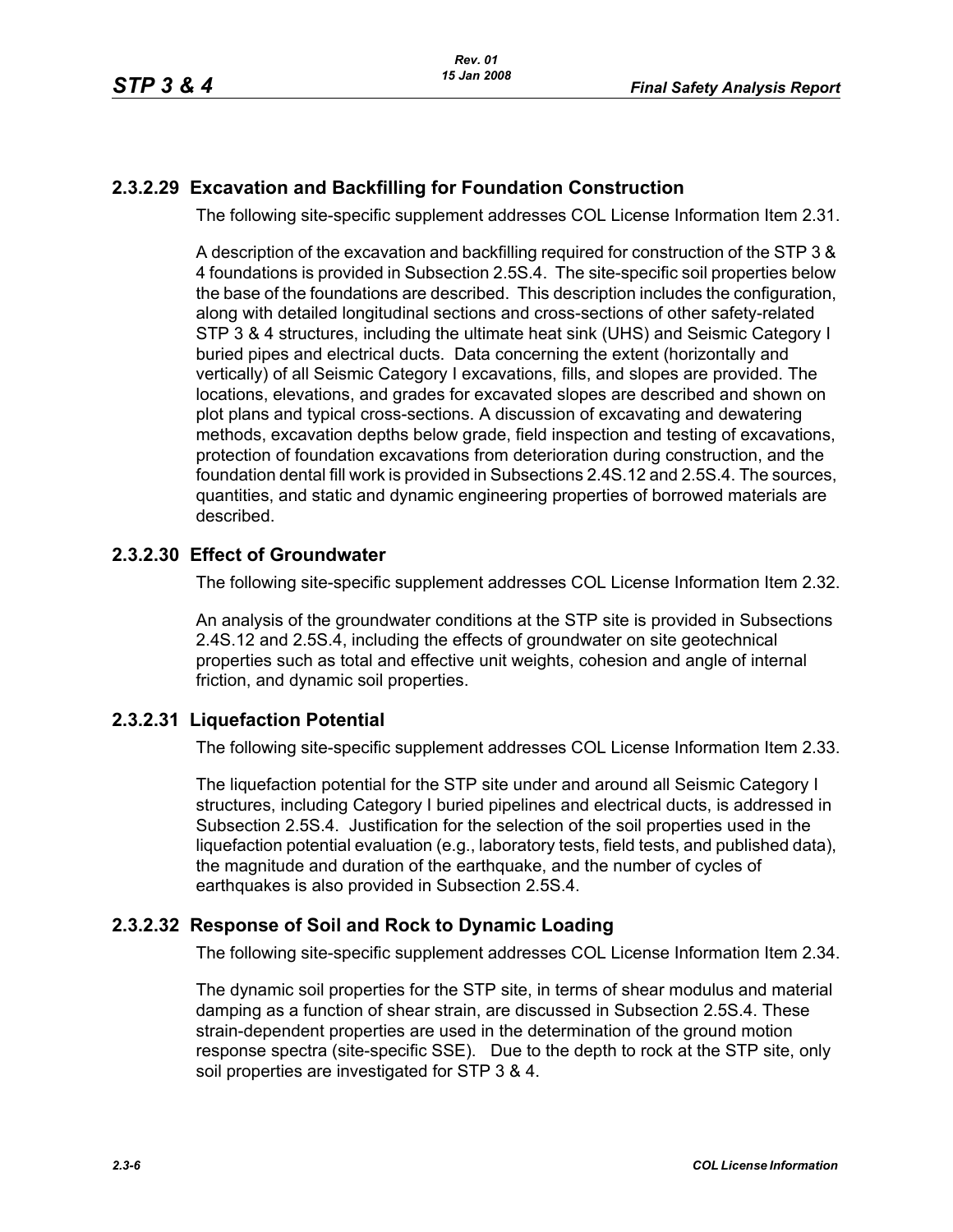## **2.3.2.33 Minimum Soil Bearing Capacity**

The following site-specific supplement addresses COL License Information Item 2.35.

Minimum static bearing capacity at the foundation level of the Reactor and Control Buildings is discussed in Subsection 2.5S.4. Bearing capacity of the foundation material for the other STP 3 & 4 safety-related facilities is also discussed in Subsection 2.5S.4.

#### **2.3.2.34 Earth Pressures**

The following site-specific supplement addresses COL License Information Item 2.36.

The site-specific evaluation of static and dynamic lateral earth pressures and hydrostatic groundwater pressures acting on the STP 3 & 4 safety-related facilities is provided in Subsection 2.5S.4.

#### **2.3.2.35 Soil Properties for Seismic Analysis of Buried Pipes**

The following site-specific supplement addresses COL License Information Item 2.37.

The soil properties used for the seismic analysis of Seismic Category I buried pipes and electrical conduits for STP 3 & 4 are provided in Subsection 2.5S.4.

#### **2.3.2.36 Static and Dynamic Stability of Facilities**

The following site-specific supplement addresses COL License Information Item 2.38.

A description of the static and dynamic stability of the STP 3 & 4 facilities is provided in Subsection 2.5S.4. This information includes a discussion of the site-specific stability evaluation performed for the safety-related facilities including foundation rebound, settlement, differential settlement, and bearing capacity. The assumptions made in the stability analyses will be confirmed by as-built data, and the FSAR will be updated in accordance with 10 CFR 50.71(e) to provide confirmation that the as-built data are bounded by the assumptions. (COM 2.3-1)

#### **2.3.2.37 Subsurface Instrumentation**

The following site-specific supplement addresses COL License Information Item 2.39.

Instrumentation used for surveillance of the performance of the foundations for STP 3 & 4 safety-related structures is described in Subsection 2.5S.4. Monitoring program specifications, developed during the detailed stage of the project, addresses issues such as the installation of a sufficient quantity of instruments in the excavation zone, monitoring and recording frequency, and evaluation of the magnitude of subgrade rebound and structure settlement during excavation, dewatering, and subsequent foundation construction.

#### **2.3.2.38 Stability of Slopes**

The following site-specific supplement addresses COL License Information Item 2.40.